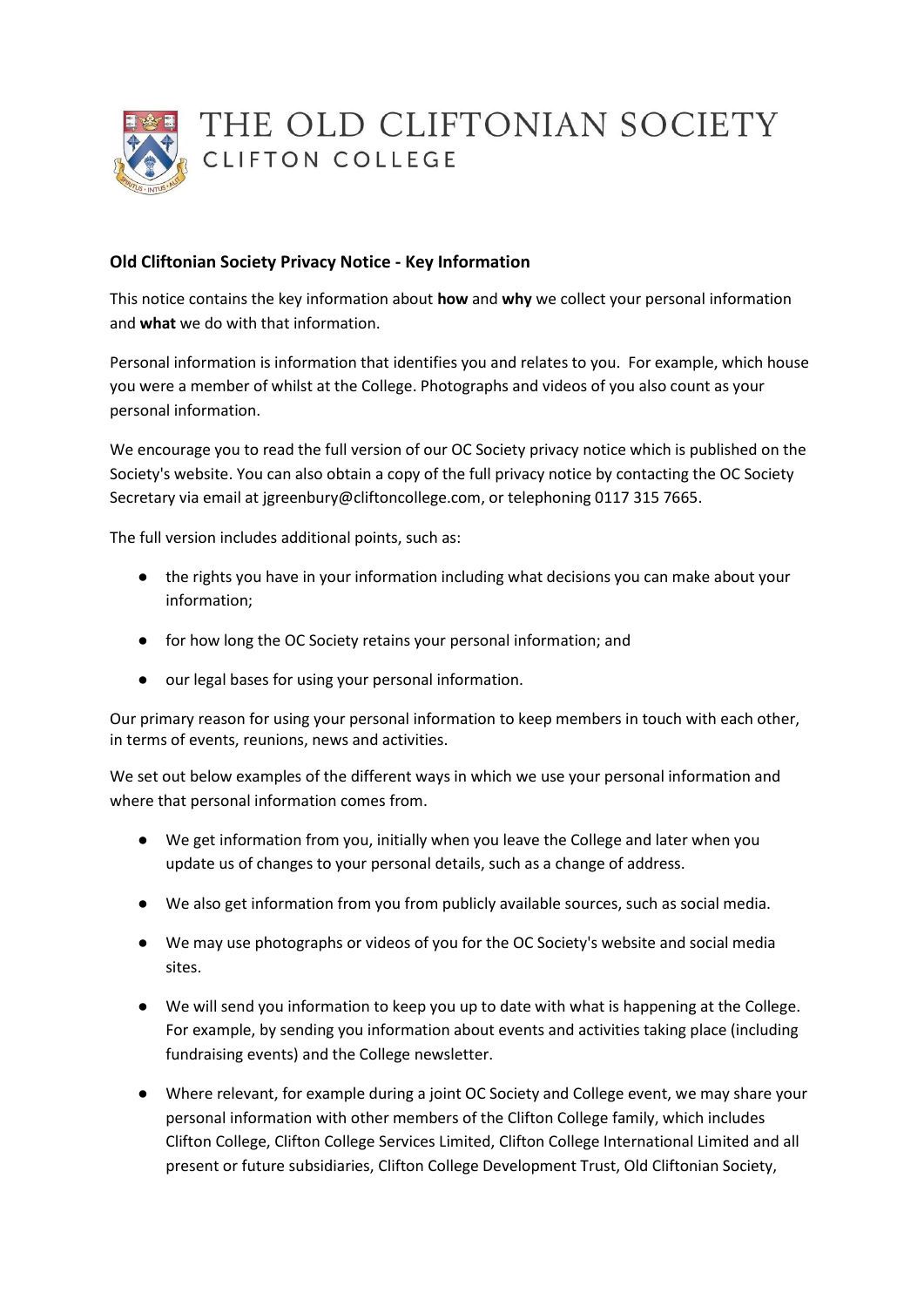Clifton College Endowment Fund. All members of the Clifton College family are located in the United Kingdom.

● We may also share your personal information with third parties. For example, we may share information with external facilities and event providers. On occasion, we may need to share information with the police, our legal advisors and our insurers.

You have the following rights regarding your information: Rectification of information held; Access to information held; Deletion of information in certain circumstances; Portability - the transfer of information to you or a third party; Restriction of use of information; and the right to object to the use of information in certain circumstances. These rights are explained in more detail in the full privacy notice.

If you have any questions about how we use your personal information, please contact the OC Society Secretary by emailing jgreenbury@cliftoncollege.com, or by telephoning 0117 315 7665.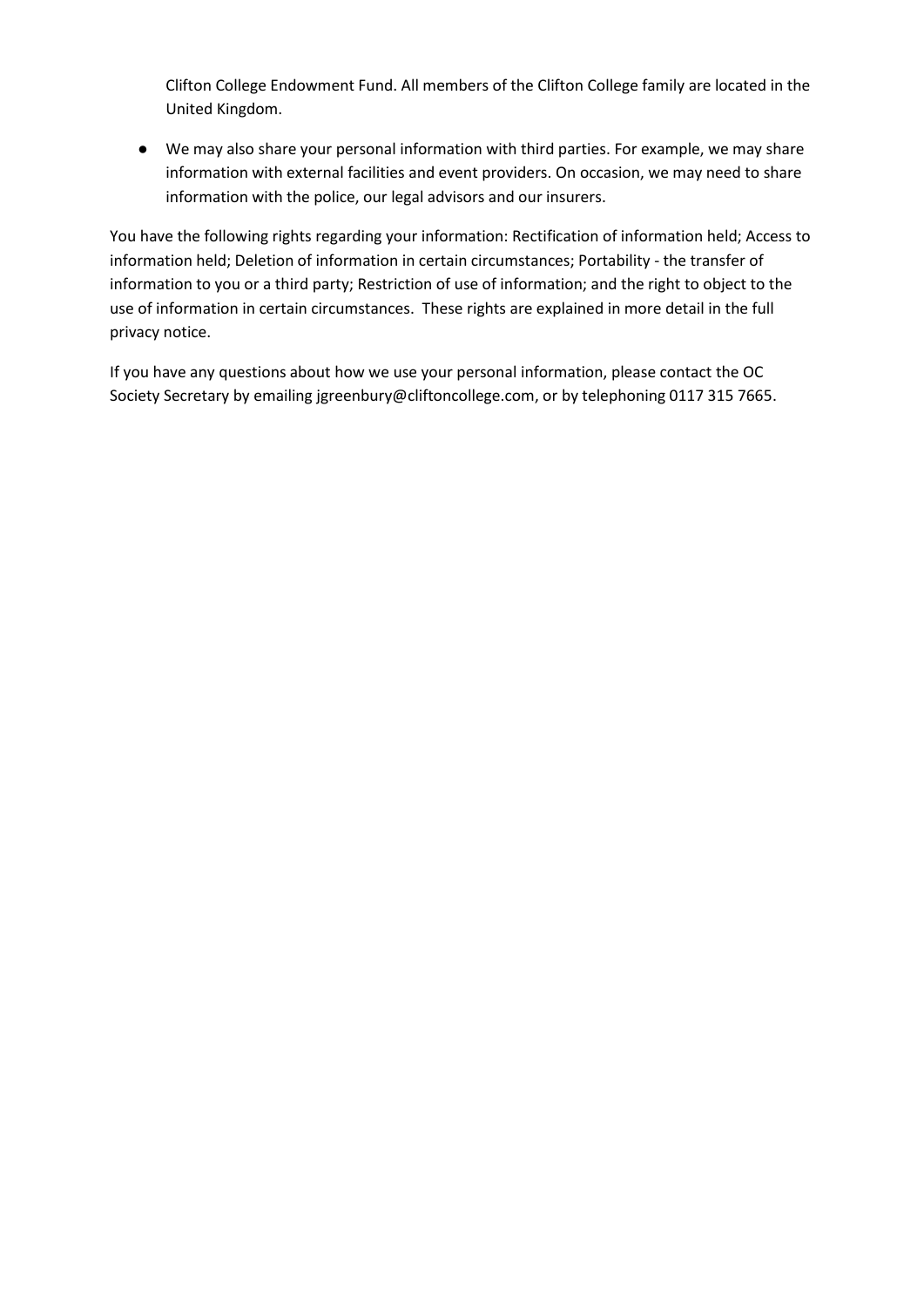

# CLIFTON COLLEGE THE CLIFTONIAN SOCIETY

# **Old Cliftonian Society Privacy Notice**

## **Introduction**

This notice is to help you understand **how** and **why** we collect your personal information and **what** we do with that information. It also explains the decisions that you can make about your own information.

If you have any questions about this notice please contact the OC Society Secretary by emailing jgreenbury@cliftoncollege.com or telephoning 0117 315 7665.

# **What is "personal information"?**

Personal information is information that the OC Society holds about you and which identifies you.

This includes information such as your name, date of birth, dates when you attended the College, contact details as well as things like exam results and any particular achievements. It may also include where you attended university, your occupation, records of any donations you may have made (and your Gift Aid status, where applicable), and any involvement you may have with the OC Society, such as attendance at events or mentoring of current College pupils. We will also hold information such any special dietary requirements to enable us to provide appropriate catering at OC Society events. Photos and video recordings of you are also personal information.

#### **Our legal bases for using your information**

This section contains information about the legal bases that we are relying on when handling your information.

The two tables below contain a general description of the different legal bases but we have also used a colour code system so that you can see which bases we are relying on for each of the purposes described at paragraphs 1 to 39 below.

#### Legitimate interests ("LI")

This means that the OC Society is using your information when this is necessary for the OC Society's legitimate interests or someone else's legitimate interests. We won't rely on this basis when your interests and fundamental rights override our legitimate interests. Specifically, the OC Society has a legitimate interest in:

- Promoting the College and the OC Society by providing you with information about events and the latest news from the College.
- Looking after you, your fellow OCs and our staff during OC Society events.
- Keeping the College buildings safe.
- Making sure that the OC Society is well managed and that we protect the College's reputation.
- Telling people about the OC Society and what we do e.g. we may use photographs of you on our website or in our social media.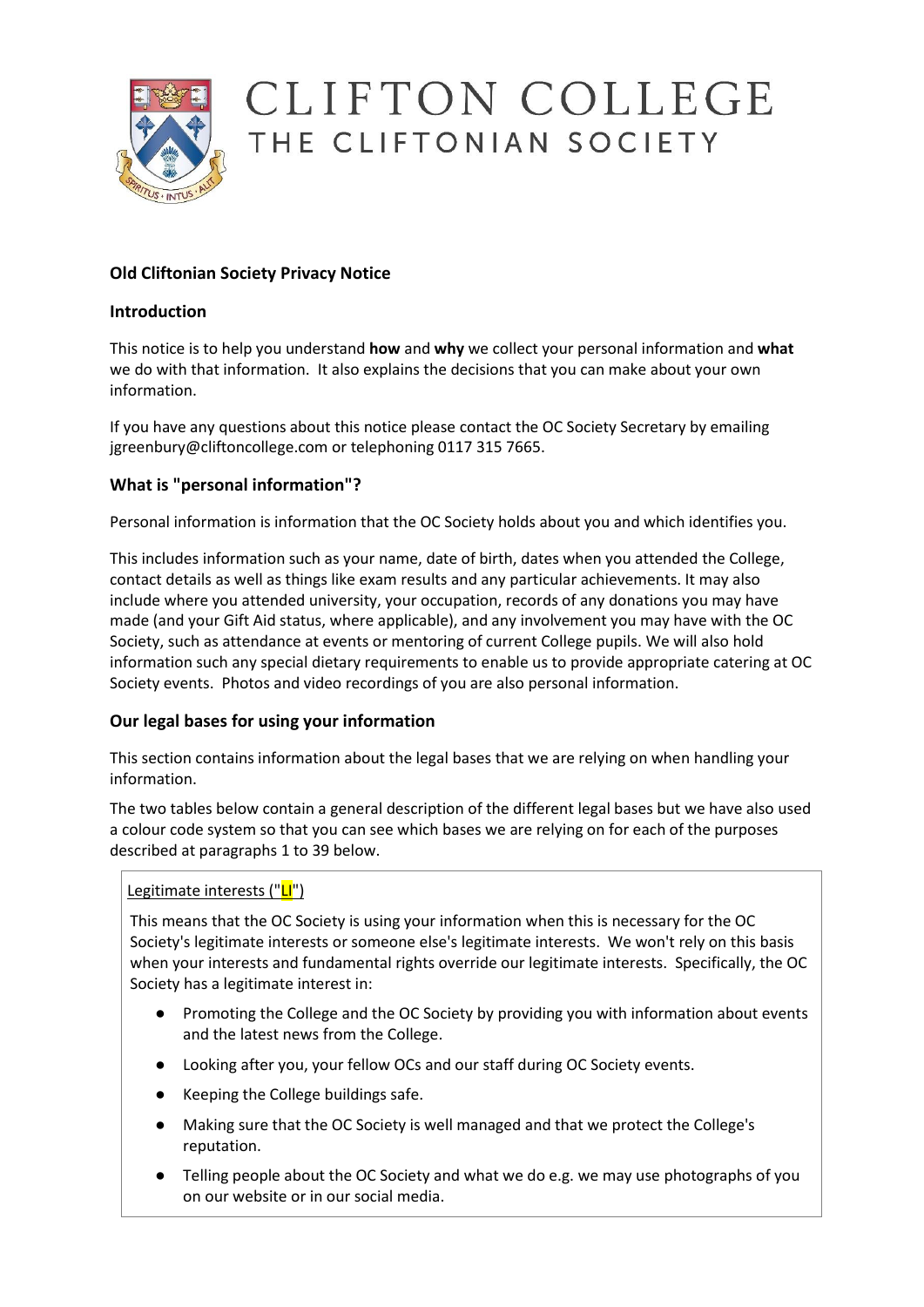- Ensuring that all relevant legal obligations of the OC Society are complied with.
- Using your information in connection with legal disputes.
- Improving and supporting the College e.g. if we want to raise money to build new buildings or to make sure that we are providing current pupils with a good schooling experience, which includes the provision of bursaries.

In addition your personal information may be processed for the legitimate interests of others. For example, we may use information about you when investigating a complaint made by one of your fellow OCs.

#### Legal obligation ("LO")

The OC Society might need to use your information in order to comply with a legal obligation. For example for health and safety reasons if you attend an event we may need to contact the Health and Safety Executive.

#### Necessary for contract ("CT")

We will need to use your information in order to perform our obligations under our contract with you. For example, we need your name and contact details to provide you with information about OC Society events you are attending.

Performance of a task carried out in the public interest (or carrying out public tasks) ("PI")

This applies where what we are doing is for the benefit of people generally. The following are examples of where this applies:

- facilitating the efficient operation of the OC Society; and
- ensuring that we comply with all of our legal obligations.

The OC Society must also comply with an additional condition where it processes special categories of personal information. These special categories include: personal information revealing racial or ethnic origin, political opinions, religious or philosophical beliefs, genetic information, biometric information, health information, and information about sex life or orientation.

#### Substantial public interest ("SPI")

The OC Society is allowed to use special categories of personal information where doing so is necessary in the substantial public interest. This is similar to "public interest" in the table above. For example, the OC Society will use information about your health to look after you during Society events.

#### Legal claims ("LC")

We are allowed to use your information if this is necessary in relation to legal claims. For example, this allows us to share information with our legal advisors and insurers. This applies whenever sharing special category data is necessary in relation to legal claims.

#### Medical purposes ("MP")

This includes medical treatment and the management of healthcare services.

#### **How and why does the OC Society collect and use your personal information?**

We set out below different ways in which we use personal information and where this personal information comes from. The letters highlighted in different colours below refer to the legal bases we are relying on. Please see the section above for an explanation.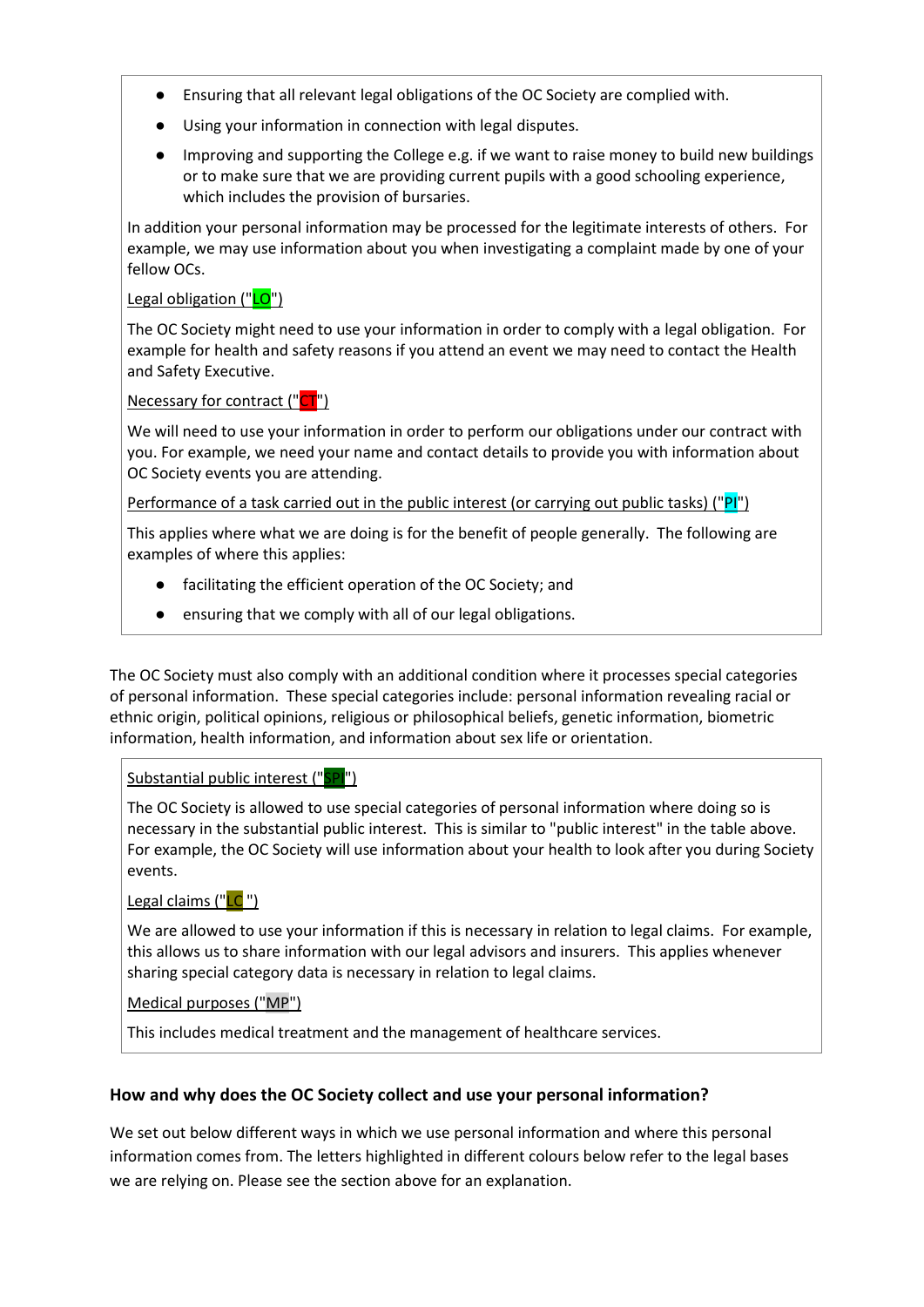- 1. The OC Society's primary reason for using your personal information is to keep members in touch with each other, in terms of events, reunions, news and activities.  $-L$ .
- 2. The OC Society will also use your personal information to safeguard and promote your welfare and the welfare of others (for example, so that we can look after you if you are hurt during an OC Society event) - LI, PI, SPI, MP.
- 3. We record your attendance at OC Society events LI.
- 4. We facilitate interaction between members of the OC Society by providing an online portal to allow OCs to communicate. OCs are able to search for and email fellow Society members within a five year range of their own year group. Messages are sent without revealing the recipients email address, but do show the senders email address.  $-L$ .
- 5. We may contact you to regarding opportunities to support the OC Society and the College, for example, by providing mentoring or work experience placements.  $-\mathbf{L}$ .
- 6. We may alert you to current fundraising initiatives where these are intended to benefit the OC Society or the College as a whole, e.g. if we want to raise money to build new buildings - LI.
- 7. If you wish to make a donation, particularly a donation of a substantial value, we may need to verify your identity and/or carry out financial due diligence on you. This may involve taking and retaining copies of your identification documents and obtaining your personal information from the following sources: internet search engines, 192.com, the Charity Commission, Zoopla, Business Week and related media articles - LI, LO.

We get information from you, initially when you leave the College and later when you update us of changes to your personal details, such as a change of address.

We also get information from you from publicly available sources, such as social media.

#### *Ancillary Purposes*

- 8. We need to tell the appropriate event organisers if you are allergic to something or have a health issue - LI, CT, PI, SPI.
- 9. If we have information that you suffer from a disability we will use information about that disability to provide support during OC Society events - LI, CT, PI, SPI.
- 10. Where appropriate, the OC Society will have information about your religious beliefs and practices. For example, if you do not eat certain foods - LI, CT, PI,
- 11. We may need to share information about you with the Health and Safety Executive (a government organisation) if there is a health and safety issue during an OC Society event -  $LI$ , LO, PI, SPI.
- 12. If someone makes a complaint about how the OC Society has acted we may need to use your information to deal with this appropriately -  $LI$ .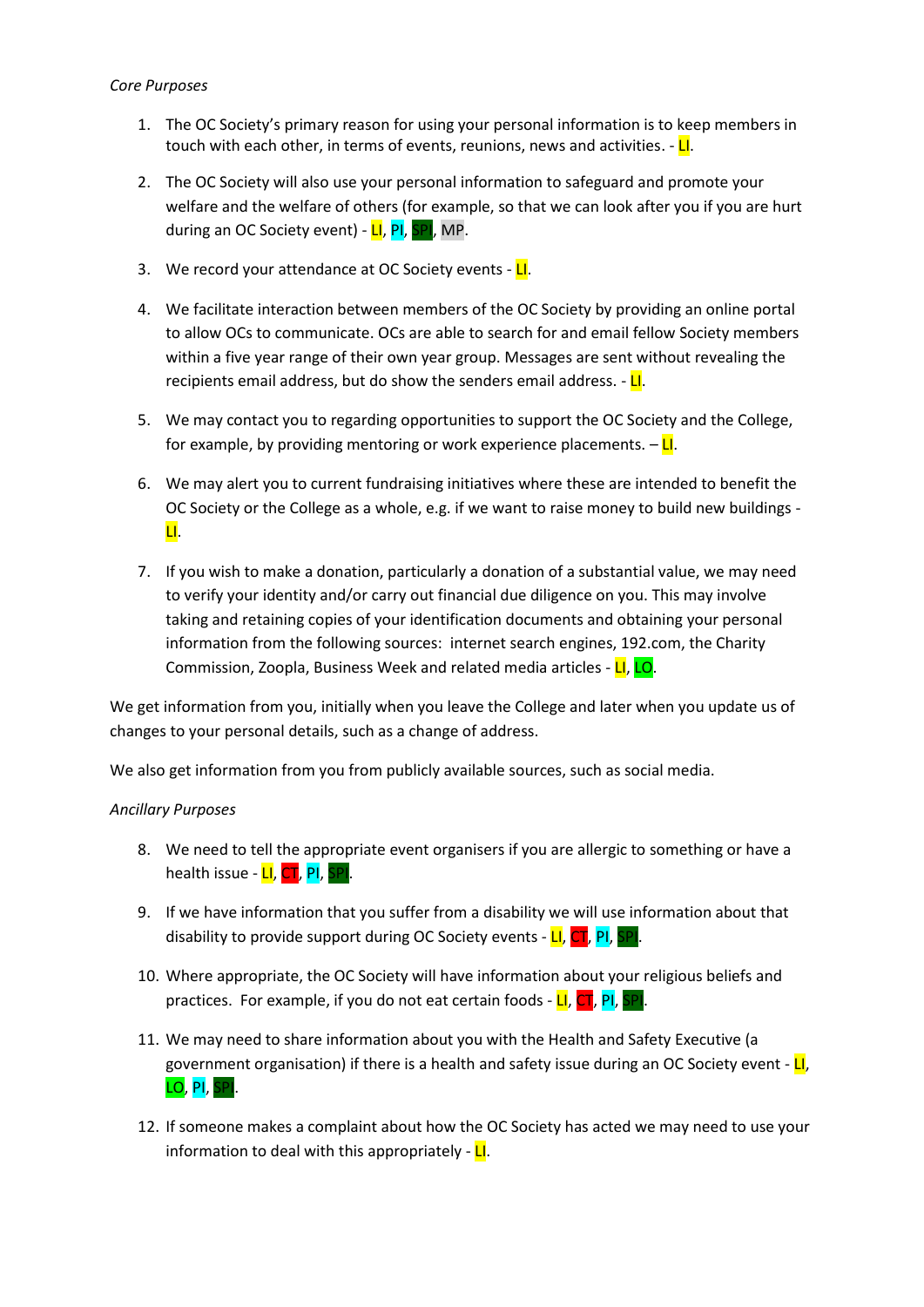- 13. We use consultants, experts and other advisors to assist the OC Society in fulfilling its obligations and to help run the Society properly. We will share your information with them if this is relevant to their work - LI.
- 14. We may share some information with our insurance company to make sure that we have the insurance cover that we need - LI, PI, SPI, LC.
- 15. We may use photographs or videos of you for the OC Society's website and social media sites. - <mark>LI</mark>.

If you have concerns about us using photographs or videos of you please speak to your the OC Society Secretary.

- 16. We may share your personal information with other members of the Clifton College family, which, aside from the College itself, includes Clifton College Services Limited, Clifton College International, Clifton College Development Trust and Clifton College Endowment Fund. For example, we may share your information with the College when we are hosting an event on the College site, or with the Clifton College Development Trust if you make a donation to the OC Society.- LI.
- 17. The OC Society must make sure that our computer network is working well and is secure. This may involve information about you, for example, our anti-virus software might scan files containing information about you - LI.
- 18. We can keep information about you for a very long time or even indefinitely if we need this for historical, research or statistical purposes. For example, if we consider the information might be useful if someone wanted to write a book about the College - LI.

We will only share your information with other people and organisations when we have a good reason to do so. In exceptional circumstances we may need to share it more widely than we would normally.

We sometimes use contractors to handle personal information on our behalf. The following are examples:

- a. IT consultants who might access information about you when checking the security of our IT network]; and
- b. we use third party "cloud computing" services to store some information rather than the information being stored on hard drives located on the College site.

If you have any questions about any of the above, please speak to the OC Society Secretary.

#### **Criminal offence information**

In exceptional circumstances, we may use information about criminal convictions or offences. We will only do this where the law allows us to. This will usually be where such processing is necessary to carry out our obligations, to exercise our rights or to look after our current pupils.

#### **More than one basis**

As you will see from the information above, in some cases we will rely on more than one basis for a particular use of your information. In addition, we may move from one of the legal bases listed above to another as circumstances change.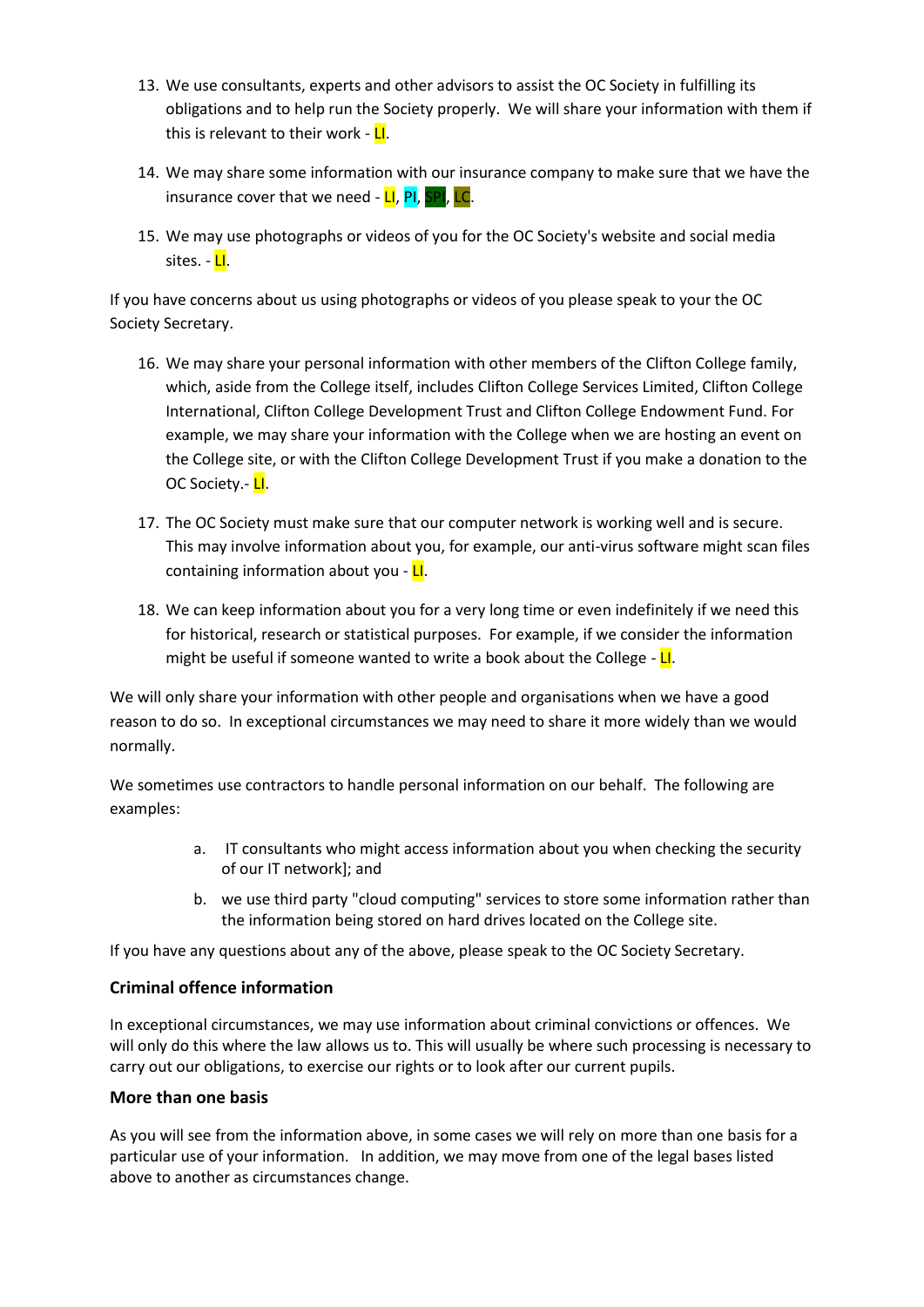## **Consent**

We will contact you with marketing material by email, telephone, post or by text message but we will only do this where we are allowed to do so under data protection law (for example, we will usually need your consent before sending you an email about a fundraising opportunity).

We may also ask for your consent to use your information in certain ways as an alternative to relying on any of the bases in the table above. For example, we may ask for your consent before taking or using some photographs and videos if the photograph or video is more intrusive and we cannot rely on legitimate interests. If we ask for your consent to use your personal information you can take back this consent at any time.

If you tell us that you do not want to be contacted for any of these purposes then we will of course respect that. Any use of your information before you withdraw your consent remains valid. Please speak to the OC Society Secretary if you would like to withdraw any consent that you have given.

#### **Sending information to other countries**

We will send your information to countries which do not have the same level of protection for personal information as there is in the UK. For example, we may store your information on cloud computer storage based overseas.

The European Commission has produced a list of countries which have adequate data protection rules. The list can be found here: https://ec.europa.eu/info/law/law-topic/data-protection/datatransfers-outside-eu/adequacy-protection-personal-data-non-eu-countries\_en

If the country that we are sending your information to is not on the list, or is not a country within the EEA (which means the European Union, Liechtenstein, Norway and Iceland), then it might not have the same level of protection for personal information as there is in the UK.

If you have any questions about the safeguards that are in place please contact the OC Society Secretary.

#### **For how long do we keep your information?**

We keep your information for as long as you remain a member of the OC Society. We may keep some information if you chose to leave the Society, for example, so that we can find out what happened if you make a complaint.

Please see our Information and Records Retention Policy for more detailed information. This can be found on our website.

#### **What decisions can you make about your information?**

Since May 2018 you are able to make various decisions about your information. Some of these are new rights whilst others build on your existing rights. Your rights are as follows:

- **Rectification**: if information the OC Society holds about you is incorrect you can ask us to correct it.
- **Access**: you can also ask what information we hold about you and be provided with a copy. This is commonly known as making a subject access request. We will also give you extra information, such as why we use this information about you, where it came from and what types of people we have sent it to.
- **Deletion**: you can ask us to delete the information that we hold about you in certain circumstances. For example, where we no longer need the information.